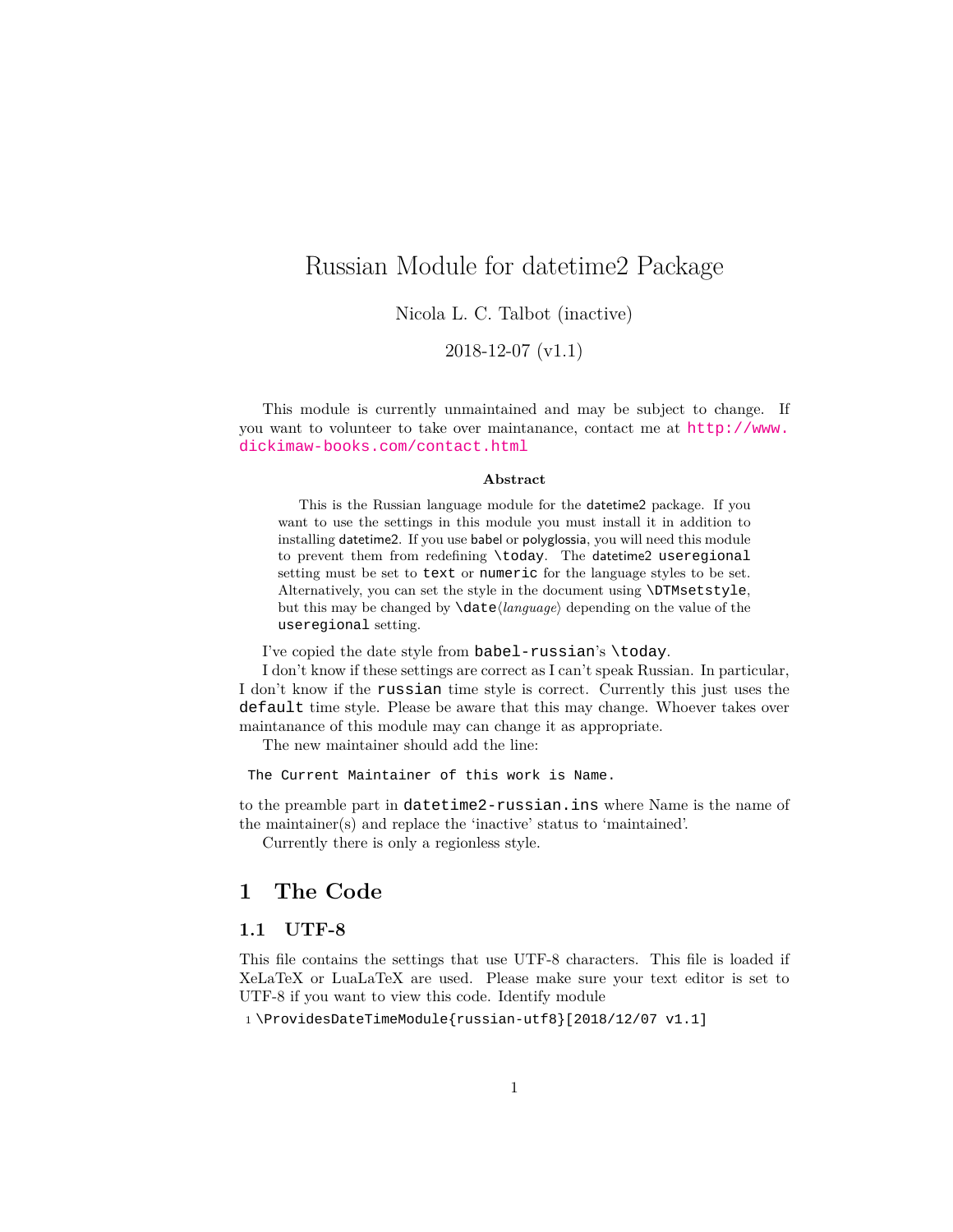<span id="page-1-0"></span>

| \DTMrussianordinal          |                                                                                                                                                                                                                                                                                                                                                                                                                                                                           |
|-----------------------------|---------------------------------------------------------------------------------------------------------------------------------------------------------------------------------------------------------------------------------------------------------------------------------------------------------------------------------------------------------------------------------------------------------------------------------------------------------------------------|
|                             | 2\newcommand*{\DTMrussianordinal}[1]{%<br>\number#1<br>3<br>4 }                                                                                                                                                                                                                                                                                                                                                                                                           |
| <b>\DTMrussianyear</b>      |                                                                                                                                                                                                                                                                                                                                                                                                                                                                           |
|                             | 5\newcommand*{\DTMrussianyear}[1]{%<br>\number#1<br>$\,$ 6 $\,$<br>\DTMtexorpdfstring{\protect~}{\space}r.%<br>$\overline{7}$<br>8}                                                                                                                                                                                                                                                                                                                                       |
| <b>\DTMrussianmonthname</b> | Russian month names.                                                                                                                                                                                                                                                                                                                                                                                                                                                      |
|                             | 9 \newcommand*{\DTMrussianmonthname}[1]{%<br>\ifcase#1<br>10<br>\or<br>11<br>января%<br>12<br>\or<br>13<br>февраля%<br>14<br>$\lor$ or<br>15<br>марта%<br>16<br>\or<br>17<br>апреля%<br>18<br>\or<br>19<br>мая%<br>20<br>\or<br>21<br>июня%<br>22<br>\or<br>23<br>июля%<br>24<br>$\lor$<br>25<br>августа%<br>26<br>\or<br>27<br>сентября%<br>28<br>\or<br>29<br>октября%<br>30<br>$\lor$ or<br>31<br>ноября%<br>32<br>\or<br>33<br>декабря%<br>34<br>\fi<br>35<br>$36 \}$ |
|                             |                                                                                                                                                                                                                                                                                                                                                                                                                                                                           |
| <b>\DTMrussianMonthname</b> | As above but capitalize.                                                                                                                                                                                                                                                                                                                                                                                                                                                  |
|                             | 37\newcommand*{\DTMrussianMonthname}[1]{%<br>\ifcase#1<br>38<br>\or<br>39<br>Января%<br>40<br>\or<br>41<br>Февраля%<br>42                                                                                                                                                                                                                                                                                                                                                 |

\or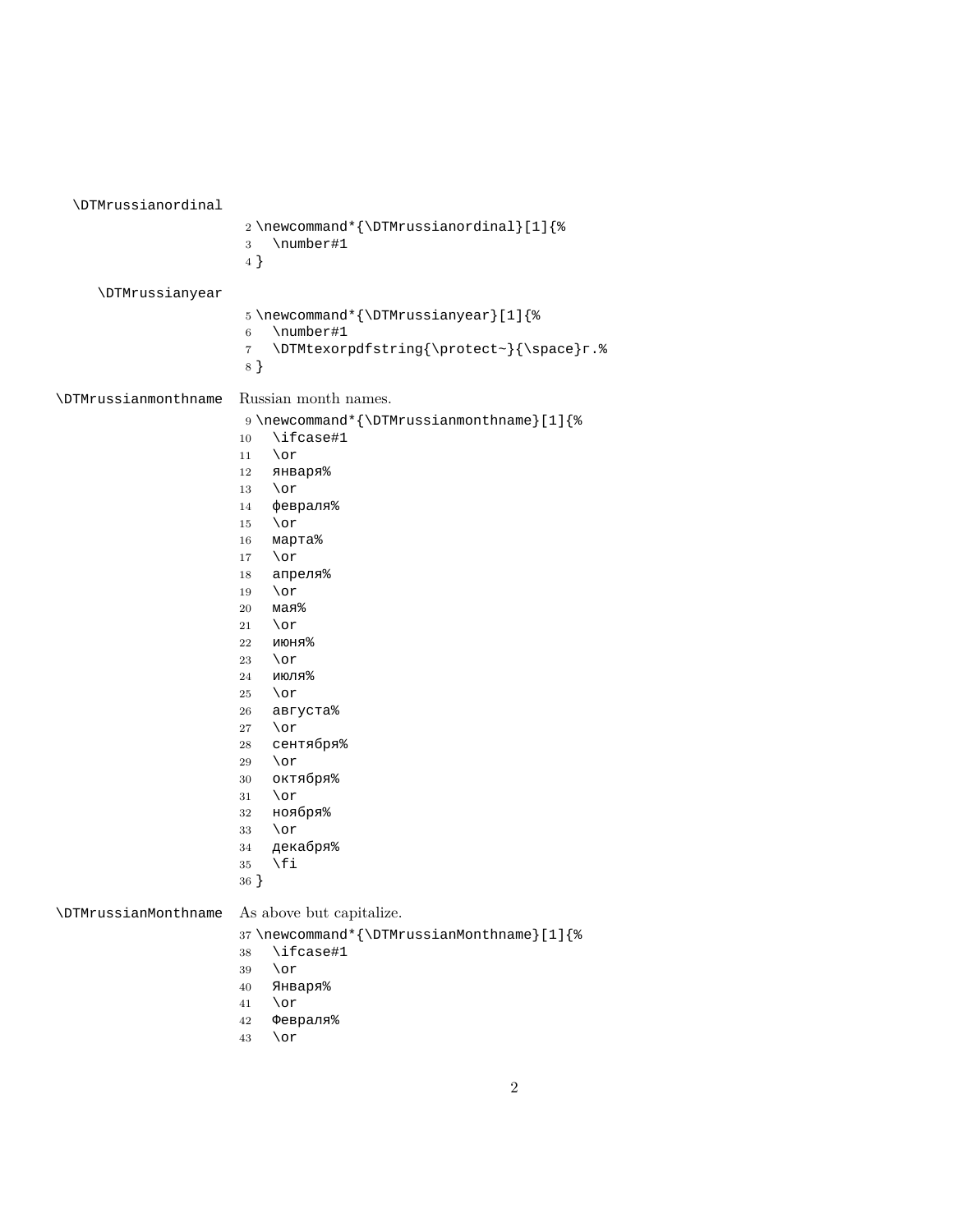- <span id="page-2-0"></span>Марта%
- \or
- Апреля%
- \or
- Мая%
- \or
- Июня%
- \or
- Июля%  $53 \overline{or}$
- Августа%
- \or
- Сентября%
- \or
- Октября%
- \or
- Ноября%
- \or
- Декабря%
- \fi
- }

If abbreviated dates are supported, short month names should be likewise provided.

## **1.2 ASCII**

This file contains the settings that use LAT<sub>EX</sub> commands for non-ASCII characters. This should be input if neither XeLaTeX nor LuaLaTeX are used. Even if the user has loaded inputenc with utf8, this file should still be used not the datetime2-russian-utf8.ldf file as the non-ASCII characters are made active in that situation and would need protecting against expansion. Identify module

\ProvidesDateTimeModule{russian-ascii}[2018/12/07 v1.1]

If abbreviated dates are supported, short month names should be likewise provided.

#### \DTMrussianordinal

 \newcommand\*{\DTMrussianordinal}[1]{% \number#1 }

#### \DTMrussianyear

```
69 \newcommand*{\DTMrussianyear}[1]{%
70 \number#1
71 \DTMtexorpdfstring{\protect~}{\space}\protect\cyrg.%
72 }
```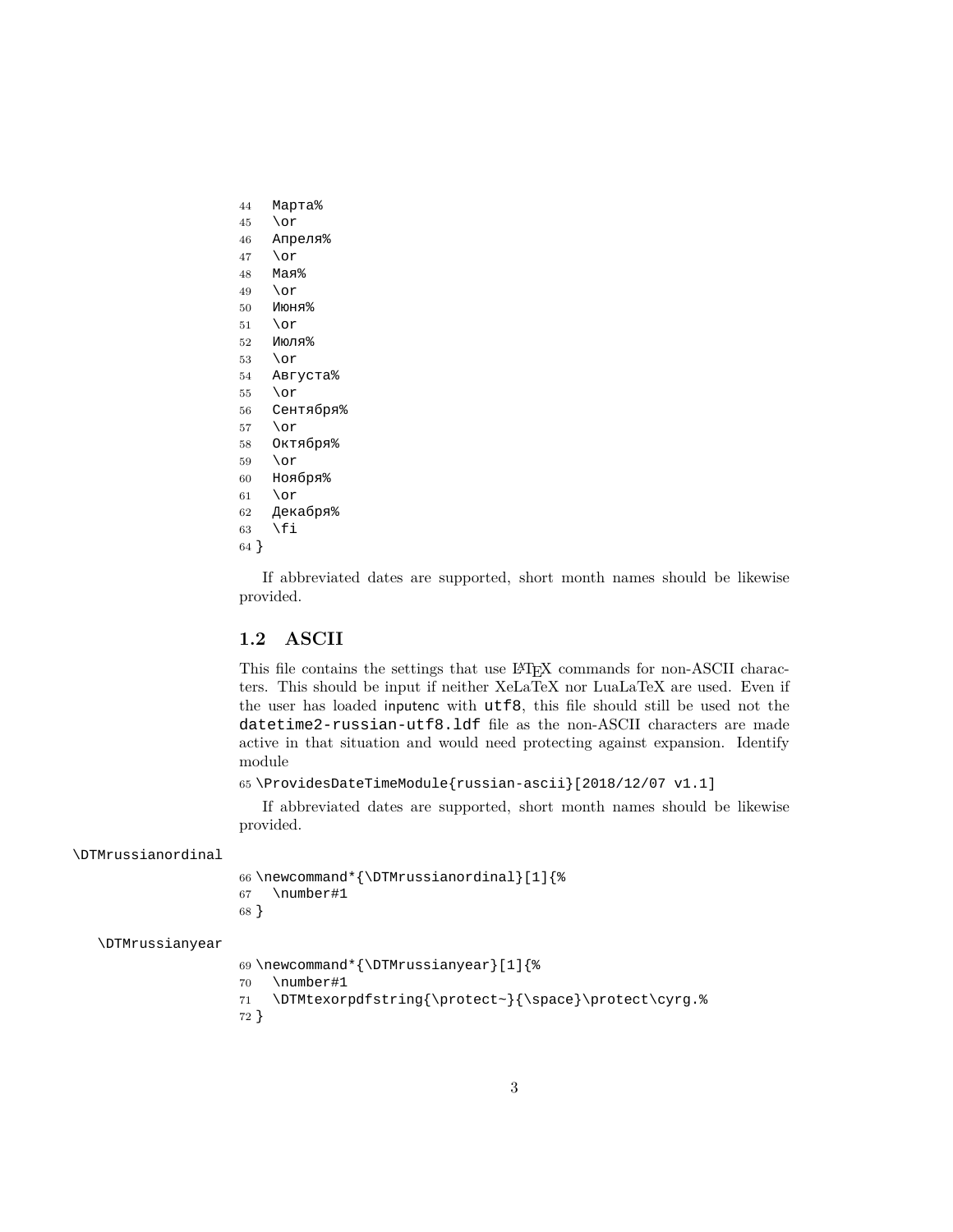\DTMrussianmonthname Russian month names.

```
73 \newcommand*{\DTMrussianmonthname}[1]{%
```
- \ifcase#1
- $75 \overline{\phantom{a}}$  \or
- \protect\cyrya\protect\cyrn\protect\cyrv\protect\cyra\protect\cyrr \protect\cyrya
- \or
- \protect\cyrf\protect\cyre\protect\cyrv\protect\cyrr\protect\cyra \protect\cyrl\protect\cyrya
- \or
- \protect\cyrm\protect\cyra\protect\cyrr\protect\cyrt\protect\cyra \or
- \protect\cyra\protect\cyrp\protect\cyrr\protect\cyre\protect\cyrl \protect\cyrya
- \or
- \protect\cyrm\protect\cyra\protect\cyrya
- \or
- \protect\cyri\protect\cyryu\protect\cyrn\protect\cyrya
- $90 \overline{\phantom{0}}$  \or
- \protect\cyri\protect\cyryu\protect\cyrl\protect\cyrya
- $92 \overline{0}$ 
	- \protect\cyra\protect\cyrv\protect\cyrg\protect\cyru\protect\cyrs \protect\cyrt\protect\cyra
- $95 \overline{\phantom{0}}$  \or
- \protect\cyrs\protect\cyre\protect\cyrn\protect\cyrt\protect\cyrya \protect\cyrb\protect\cyrr\protect\cyrya
- \or
- \protect\cyro\protect\cyrk\protect\cyrt\protect\cyrya\protect\cyrb \protect\cyrr\protect\cyrya
- \or
- \protect\cyrn\protect\cyro\protect\cyrya\protect\cyrb\protect\cyrr \protect\cyrya
- \or
- \protect\cyrd\protect\cyre\protect\cyrk\protect\cyra\protect\cyrb \protect\cyrr\protect\cyrya \fi
- }

\DTMrussianMonthname As above but start with a capital.

```
109 \newcommand*{\DTMrussianMonthname}[1]{%
110 }
```
## **1.3 Main Russian Module (datetime2-russian.ldf)**

```
Identify Module
111 \ProvidesDateTimeModule{russian}[2018/12/07 v1.1]
Need to find out if XeTeX or LuaTeX are being used.
112 \RequirePackage{ifxetex, ifluatex}
```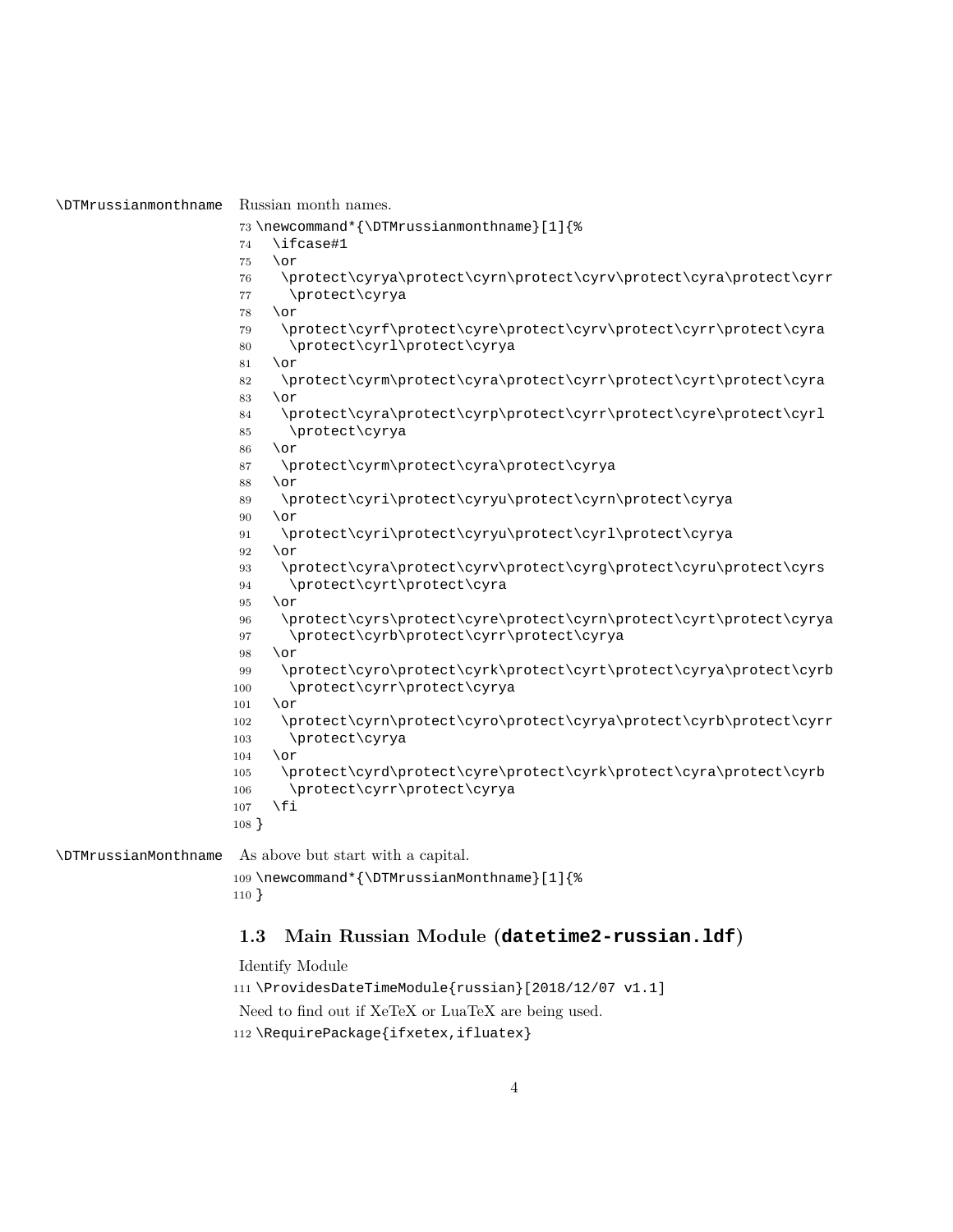<span id="page-4-0"></span>

|                                | XeTeX and LuaTeX natively support UTF-8, so load russian-utf8 if either of<br>those engines are used otherwise load russian-ascii.                                                                                                                                                                                                                                                                                                                                                               |
|--------------------------------|--------------------------------------------------------------------------------------------------------------------------------------------------------------------------------------------------------------------------------------------------------------------------------------------------------------------------------------------------------------------------------------------------------------------------------------------------------------------------------------------------|
|                                | $113$ \ifxetex<br>114 \RequireDateTimeModule{russian-utf8}<br>$115$ \else<br>116 \ifluatex<br>\RequireDateTimeModule{russian-utf8}<br>117<br><b>\else</b><br>118                                                                                                                                                                                                                                                                                                                                 |
|                                | \RequireDateTimeModule{russian-ascii}<br>119<br>$120 \quad \text{f}$<br>$121 \overline{\text{f1}}$                                                                                                                                                                                                                                                                                                                                                                                               |
|                                | Define the russian style. The time style is the same as the default style<br>provided by date time 2. This may need correcting. For example, if a 12 hour style<br>similar to the englishampm (from the english-base module) is required.<br>Allow the user a way of configuring the russian and russian-numeric<br>styles. This doesn't use the package wide separators such as <b>\dtm@datetimesep</b><br>in case other date formats are also required.                                        |
| <b>\DTMrussiandaymonthsep</b>  | The separator between the day and month for the text format.<br>122 \newcommand*{\DTMrussiandaymonthsep}{%<br>123 \DTMtexorpdfstring{\protect~}{\space}}                                                                                                                                                                                                                                                                                                                                         |
| <b>\DTMrussianmonthyearsep</b> | The separator between the month and year for the text format.<br>124 \newcommand*{\DTMrussianmonthyearsep}{\space}                                                                                                                                                                                                                                                                                                                                                                               |
| <b>\DTMrussiandatetimesep</b>  | The separator between the date and time blocks in the full format (either text or<br>numeric).<br>125\newcommand*{\DTMrussiandatetimesep}{\space}                                                                                                                                                                                                                                                                                                                                                |
| <b>\DTMrussiantimezonesep</b>  | The separator between the time and zone blocks in the full format (either text or<br>numeric).<br>126\newcommand*{\DTMrussiantimezonesep}{\space}                                                                                                                                                                                                                                                                                                                                                |
| <b>\DTMrussiandatesep</b>      | The separator for the numeric date format.<br>127\newcommand*{\DTMrussiandatesep}{.}                                                                                                                                                                                                                                                                                                                                                                                                             |
| <b>\DTMrussiantimesep</b>      | The separator for the numeric time format.<br>128\newcommand*{\DTMrussiantimesep}{:}                                                                                                                                                                                                                                                                                                                                                                                                             |
|                                | Provide keys that can be used in <b>\DTMlangsetup</b> to set these separators.                                                                                                                                                                                                                                                                                                                                                                                                                   |
|                                | 129\DTMdefkey{russian}{daymonthsep}{\renewcommand*{\DTMrussiandaymonthsep}{#1}}<br>130\DTMdefkey{russian}{monthyearsep}{\renewcommand*{\DTMrussianmonthyearsep}{#1}}<br>131\DTMdefkey{russian}{datetimesep}{\renewcommand*{\DTMrussiandatetimesep}{#1}}<br>132\DTMdefkey{russian}{timezonesep}{\renewcommand*{\DTMrussiantimezonesep}{#1}}<br>133\DTMdefkey{russian}{datesep}{\renewcommand*{\DTMrussiandatesep}{#1}}<br>134\DTMdefkey{russian}{timesep}{\renewcommand*{\DTMrussiantimesep}{#1}} |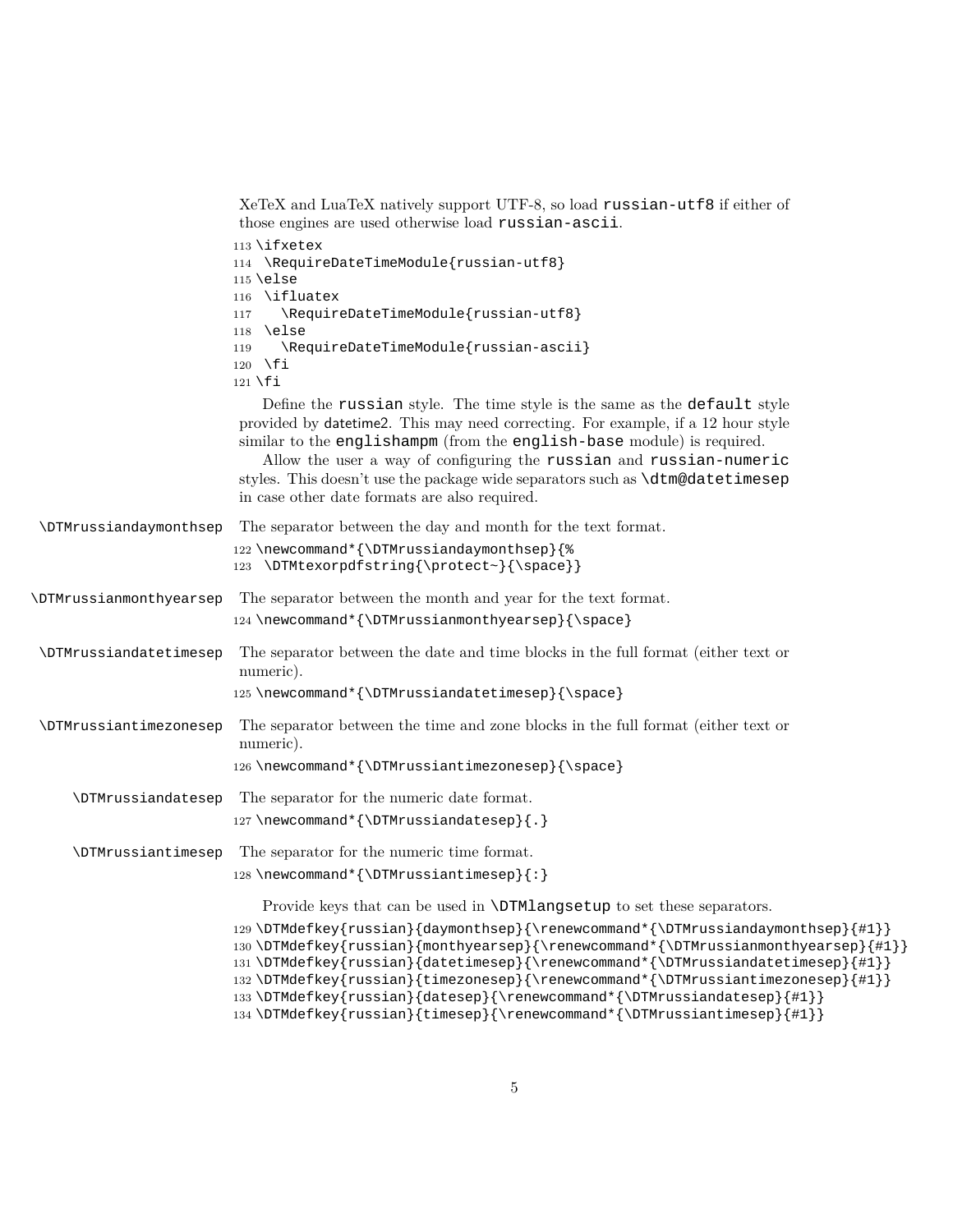```
TODO: provide a boolean key to switch between full and abbreviated formats
if appropriate. (I don't know how the date should be abbreviated.)
```
Define a boolean key that determines if the time zone mappings should be used.

```
135 \DTMdefboolkey{russian}{mapzone}[true]{}
```
The default is to use mappings.

```
136 \DTMsetbool{russian}{mapzone}{true}
```
Define a boolean key that determines if the day of month should be displayed.

```
137 \DTMdefboolkey{russian}{showdayofmonth}[true]{}
```
The default is to show the day of month.

```
138 \DTMsetbool{russian}{showdayofmonth}{true}
```
Define a boolean key that determines if the year should be displayed.

```
139 \DTMdefboolkey{russian}{showyear}[true]{}
```

```
The default is to show the year.
```

```
140 \DTMsetbool{russian}{showyear}{true}
```
Define the russian style. (TODO: implement day of week?)

```
141 \DTMnewstyle
```

```
142 {russian}% label
```

```
143 {% date style
```

```
144 \renewcommand*\DTMdisplaydate[4]{%
```

```
145 \DTMifbool{russian}{showdayofmonth}
146 {\DTMrussianordinal{##3}\DTMrussiandaymonthsep}%
```

```
147 {}%
```

```
148 \DTMrussianmonthname{##2}%
149 \DTMifbool{russian}{showyear}%
```

```
150 {%
```

```
151 \DTMrussianmonthyearsep
```

```
152 \DTMrussianyear{##1}%
```

```
153 }%
```

```
154 {}%
```

```
155 }%
```
\renewcommand\*\DTMDisplaydate[4]{%

157 \DTMifbool{russian}{showdayofmonth}

```
158 {%
```
 \DTMrussianordinal{##3}\DTMrussiandaymonthsep \DTMrussianmonthname{##2}%

```
161 }%
```

```
162 {%
```
\DTMrussianMonthname{##2}%

}%

```
165 \DTMifbool{russian}{showyear}%
```

```
166 {%
```

```
167 \DTMrussianmonthyearsep
```
 \DTMrussianyear{##1}% }%

```
170 {}%
```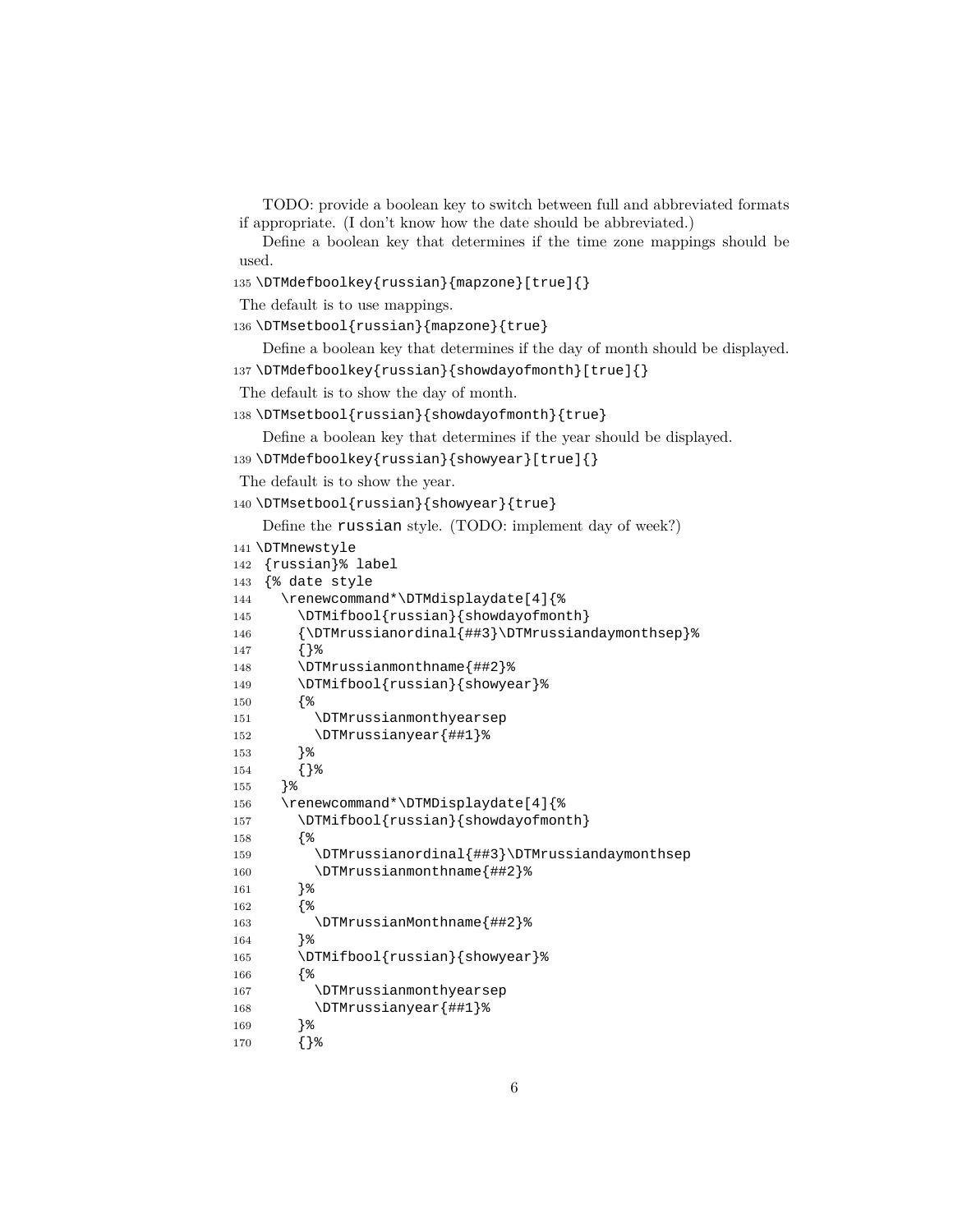```
171 }%
172 }%
173 {% time style (use default)
174 \DTMsettimestyle{default}%
175 }%
176 {% zone style
177 \DTMresetzones
178 \DTMrussianzonemaps
179 \renewcommand*{\DTMdisplayzone}[2]{%
180 \DTMifbool{russian}{mapzone}%
181 {\DTMusezonemapordefault{##1}{##2}}%
182 {%
183 \ifnum##1<0\else+\fi\DTMtwodigits{##1}%
184 \ifDTMshowzoneminutes\DTMrussiantimesep\DTMtwodigits{##2}\fi
185 }%
186 }%
187 }%
188 {% full style
189 \renewcommand*{\DTMdisplay}[9]{%
190 \ifDTMshowdate
191 \DTMdisplaydate{##1}{##2}{##3}{##4}%
192 \DTMrussiandatetimesep
193 \setminusfi
194 \DTMdisplaytime{##5}{##6}{##7}%
195 \ifDTMshowzone
196 \DTMrussiantimezonesep
197 \DTMdisplayzone{##8}{##9}%
198 \fi
199 }%
200 \renewcommand*{\DTMDisplay}[9]{%
201 \ifDTMshowdate
202 \DTMDisplaydate{##1}{##2}{##3}{##4}%
203 \DTMrussiandatetimesep
204 \fi
205 \DTMdisplaytime{##5}{##6}{##7}%
206 \ifDTMshowzone
207 \DTMrussiantimezonesep
208 \DTMdisplayzone{##8}{##9}%
209 \fi
210 }%
211 }%
   Define numeric style.
212 \DTMnewstyle
213 {russian-numeric}% label
214 {% date style
215 \renewcommand*\DTMdisplaydate[4]{%
216 \DTMifbool{russian}{showdayofmonth}%
217 {%
218 \number##3 % space intended
```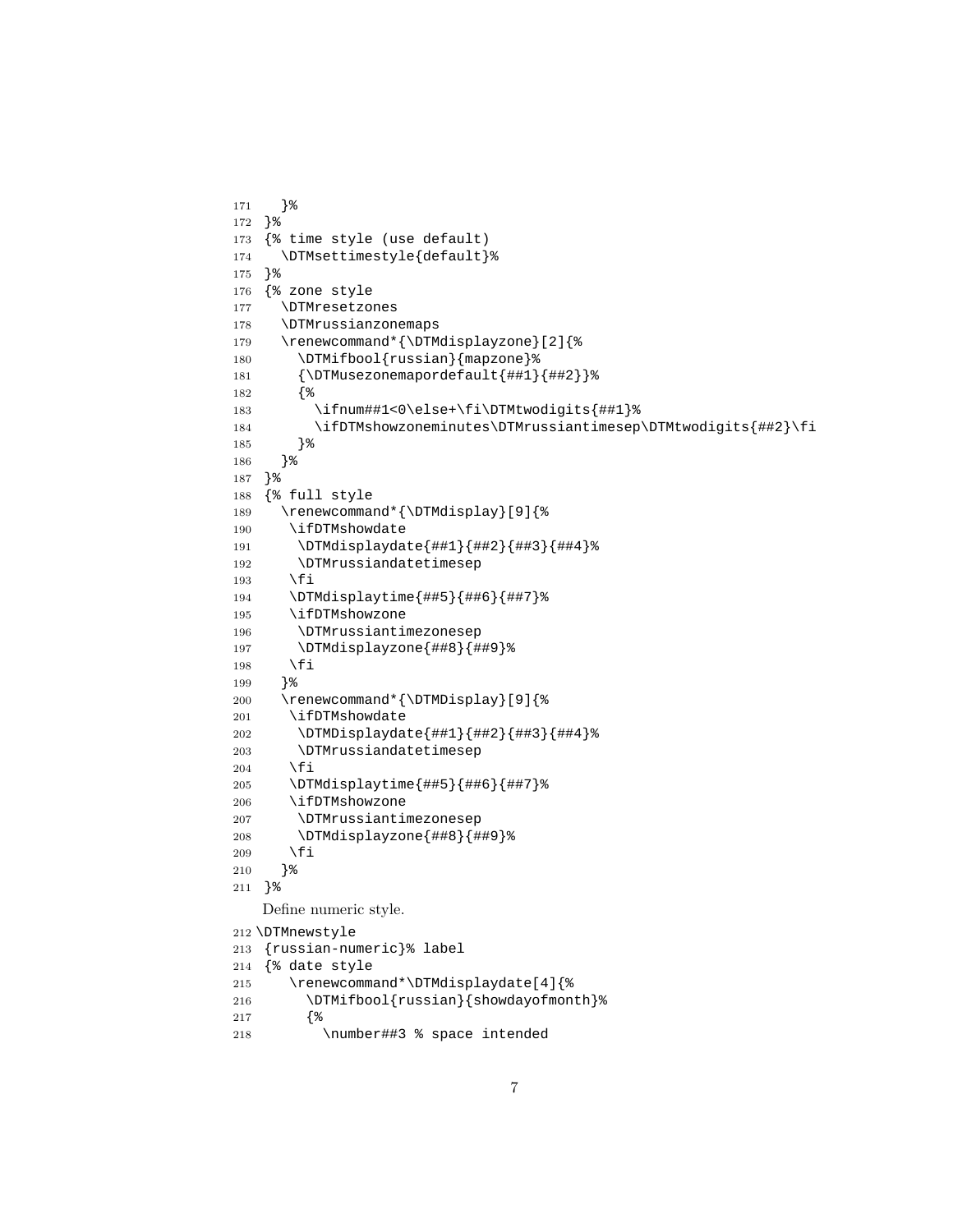```
219 \DTMrussiandatesep
220 }%
221 {}%
222 \number##2 % space intended
223 \DTMifbool{russian}{showyear}%
224 {%
225 \DTMrussiandatesep
226 \number##1 % space intended
227 }%
228 {}%
229 }%
230 \renewcommand*{\DTMDisplaydate}[4]{\DTMdisplaydate{##1}{##2}{##3}{##4}}%
231 }%
232 {% time style
233 \renewcommand*\DTMdisplaytime[3]{%
234 \number##1
235 \DTMrussiantimesep\DTMtwodigits{##2}%
236 \ifDTMshowseconds\DTMrussiantimesep\DTMtwodigits{##3}\fi
237 }%
238 }%
239 {% zone style
240 \DTMresetzones
241 \DTMrussianzonemaps
242 \renewcommand*{\DTMdisplayzone}[2]{%
243 \DTMifbool{russian}{mapzone}%
244 {\DTMusezonemapordefault{##1}{##2}}%
245 {%
246 \ifnum##1<0\else+\fi\DTMtwodigits{##1}%
247 \ifDTMshowzoneminutes\DTMrussiantimesep\DTMtwodigits{##2}\fi
248 }%
249 }%
250 }%
251 {% full style
252 \renewcommand*{\DTMdisplay}[9]{%
253 \ifDTMshowdate
254 \DTMdisplaydate{##1}{##2}{##3}{##4}%
255 \DTMrussiandatetimesep
256 \fi
257 \DTMdisplaytime{##5}{##6}{##7}%
258 \ifDTMshowzone
259 \DTMrussiantimezonesep
260 \DTMdisplayzone{##8}{##9}%
261 \fi
262 }%
263 \renewcommand*{\DTMDisplay}{\DTMdisplay}%
264 }
```
### \DTMrussianzonemaps The time zone mappings are set through this command, which can be redefined if extra mappings are required or mappings need to be removed. These may need translating (in which case the definitions might need to be moved to the utf8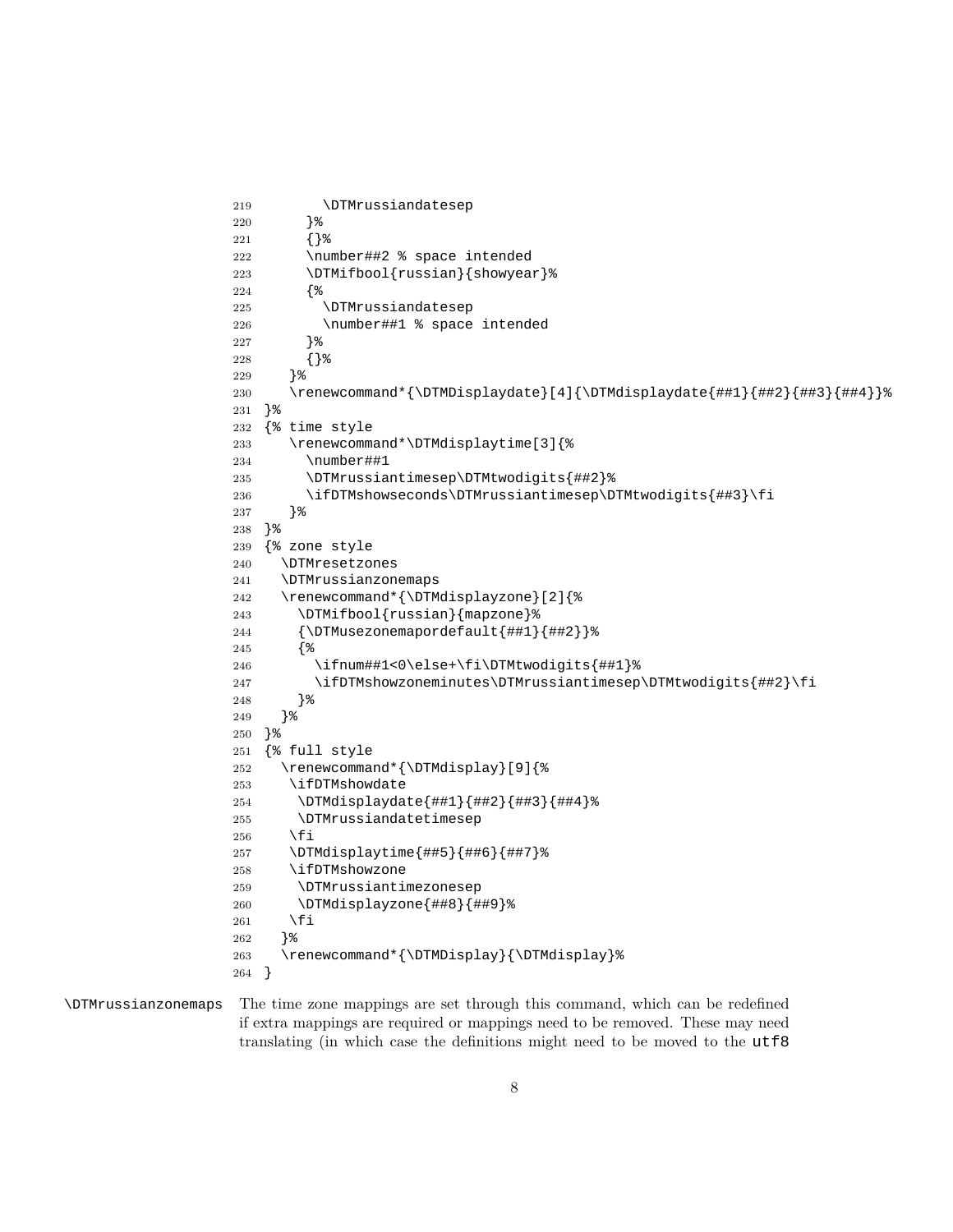```
and ascii ldf files). Daylight saving is not taken into account.
265 \newcommand*{\DTMrussianzonemaps}{%
266 \DTMdefzonemap{03}{00}{MKT}%
267 \DTMdefzonemap{04}{00}{SAMT}%
268 \DTMdefzonemap{05}{00}{YEKT}%
269 \DTMdefzonemap{06}{00}{OMST}%
270 \DTMdefzonemap{07}{00}{KRAT}%
271 \DTMdefzonemap{08}{00}{IRKST}%
272 \DTMdefzonemap{09}{00}{YAKST}%
273 \DTMdefzonemap{10}{00}{VLAT}%
274 \DTMdefzonemap{11}{00}{SRET}%
275 \DTMdefzonemap{12}{00}{PETT}%
276 }
```
Switch style according to the useregional setting.

```
277 \DTMifcaseregional
278 {}% do nothing
279 {\DTMsetstyle{russian}}
280 {\DTMsetstyle{russian-numeric}}
```
Redefine \daterussian (or \date*⟨dialect⟩*) to prevent babel from resetting \today. (For this to work, babel must already have been loaded if it's required.)

```
281 \ifcsundef{date\CurrentTrackedDialect}
282 {%
283 \ifundef\daterussian
284 {% do nothing
285 }%
286 {%
287 \def\daterussian{%
288 \DTMifcaseregional
289 {}% do nothing
290 {\DTMsetstyle{russian}}%
291 {\DTMsetstyle{russian-numeric}}%
292 }%
293 }%
294 }%
295 {%
296 \csdef{date\CurrentTrackedDialect}{%
297 \DTMifcaseregional
298 {}% do nothing
299 {\DTMsetstyle{russian}}%
300 {\DTMsetstyle{russian-numeric}}%
301 }%
302 }%
```